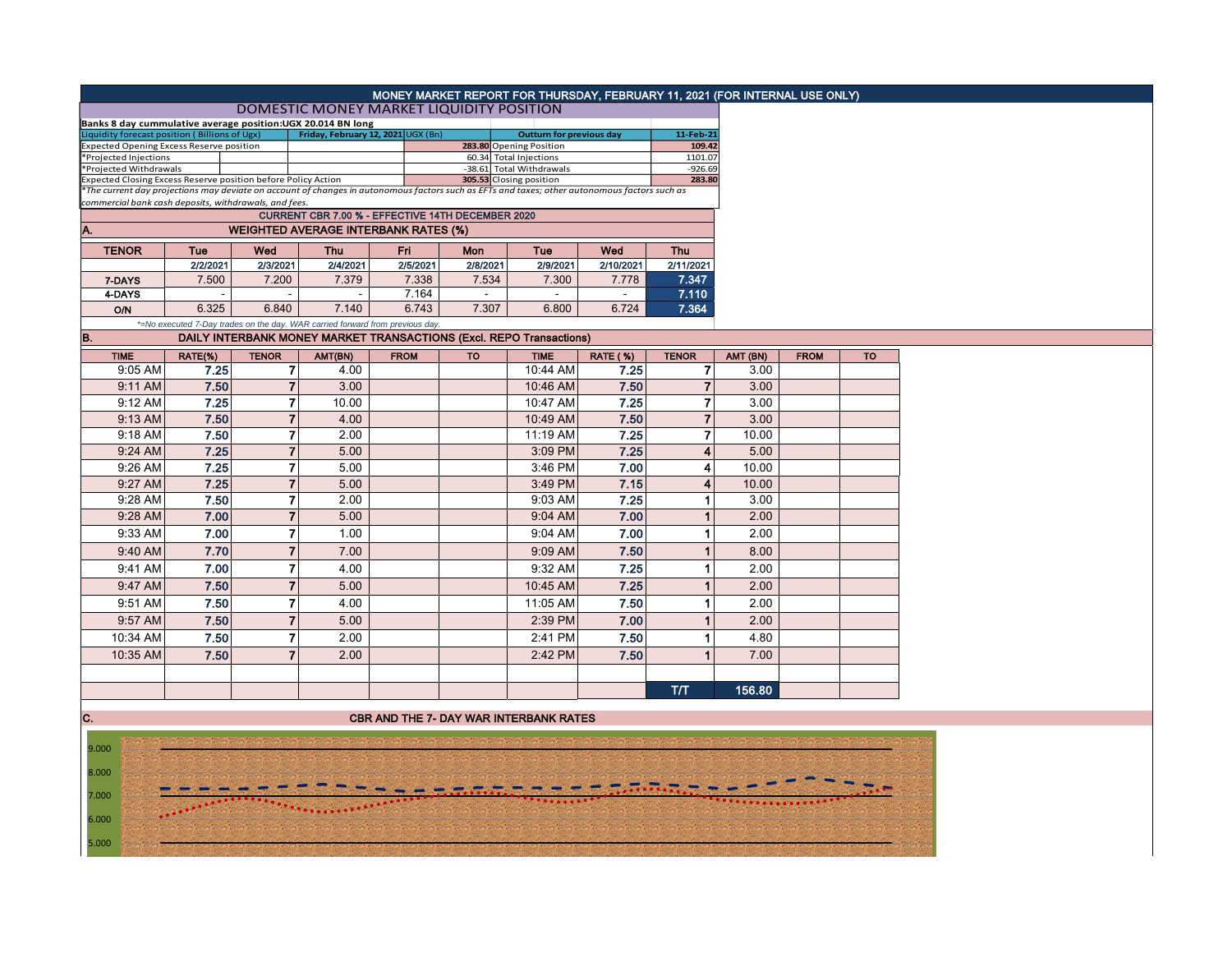| 4.000      |  |            |               |             |              |            |              | and the state of the state of the state of the state of the state of the state of the state of the state of the |            |            |
|------------|--|------------|---------------|-------------|--------------|------------|--------------|-----------------------------------------------------------------------------------------------------------------|------------|------------|
| 29/01/2021 |  | 01/02/2021 | 02/02/2021    | 03/02/2021  | 04/02/2021   | 05/02/2021 | 08/02/2021   | 09/02/2021                                                                                                      | 10/02/2021 | 11/02/2021 |
|            |  |            | $-7$ -day WAR | $-CBR$ rate | -Upper bound |            | -Lower bound | • Overnight WAR                                                                                                 |            |            |